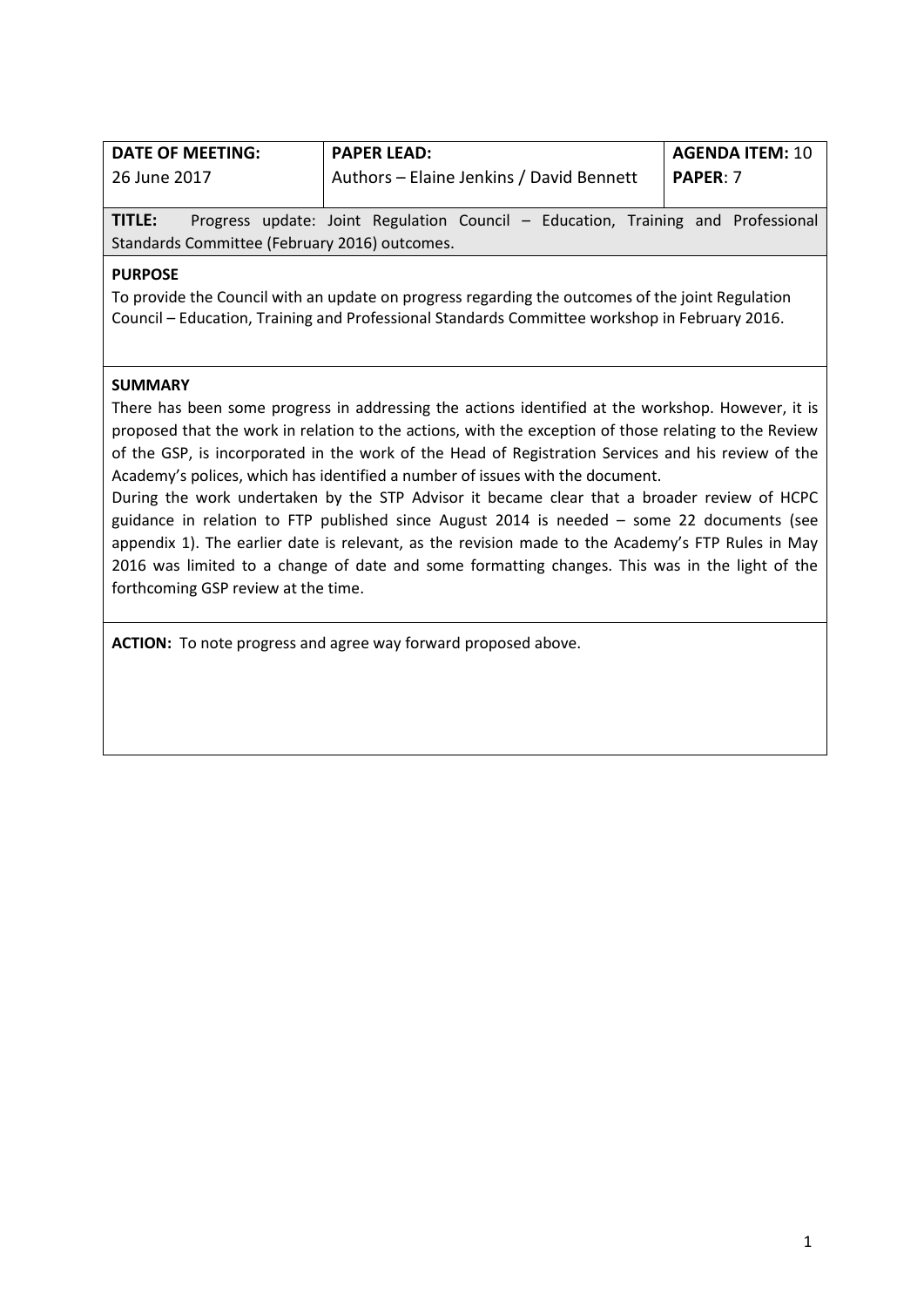# **Update on the actions identified at the joint AHCS Regulation Council and ETPSC workshop (February 2016)**

Workshop Actions and Feedback:

## **1. Breadth and depth of evidence both provided and considered by Panels requires clarity.**

Action: Registrar / Deputy Registrar to review the HCPC guidance to see if it can be adapted for AHCS.

Update: HCPC's published guidance does not include any detail on the breadth and depth of evidence. The STP Advisor will contact HCPC directly just to check that there is no further guidance provided to an applicant, which in not already available on the HCPC's website.

## **2. It was confirmed that the role of the Case Manager is to help panels determine FTP.**

Update: No action required arising from the workshop. However, the current Fitness to Practise Rules (2016) do not refer to the role of the Case Manager. It is proposed that this omission is addressed in the next version of the Rules which the STP Advisor is currently working on. Cross checking the guidance provided by HCPC *'Case Management and Directions'* (January 2015) against the Academy's guidance for the role should also be undertaken.

# **3. Guidance for the panels serviced by the Case Manager should include information on the impact of local practices e.g. chaperone facilities on the Practitioner or Scientist.**

Update: To be updated as part of the review of AHCS policies currently being undertaken by the Head of Registration Services.

## **4. Rule 54 should stipulate that there can be multiple sanctions.**

Update: Still to be progressed. It will be incorporated into the work being undertaken by the Head of Registration Services.

## **5. Where Whistle Blowing is concerned we need to ensure AHCS rules continue to keep in step with GSP.**

Action: Derek Pearson to consider as part of his GSP review.

Update: The GSP review is still being undertaken, as the Academy is awaiting publication of the revised Standards of Education and Training by HCPC, due in June 2017.

# **6. It would be helpful to have guidance providing indicative criteria for each of the potential sanctions. Fixed penalties need to be included to help panels when considering outcomes.**

Action: Registrar / Deputy Registrar to review the HCPC guidance to see if it can be adapted for AHCS.

Update: HCPC Indicative Sanctions Policy (September 2015) can be adapted for AHCS.

In addition, reference to guidance by HCPC on the imposition of sanctions based solely on public components of the allegation should be helpful and included in any Academy guidance (see HCPC Practice Notes and Policies, December 2016, p3). Head of Registration Services to follow-up.

**7. Blinkers/focus – guidance to FTP panels so that the Regulation Council sticks to its remit and focus. The focus only needs to widen to look at contributing causes (including the actions of others) at the point when mitigation is considered**.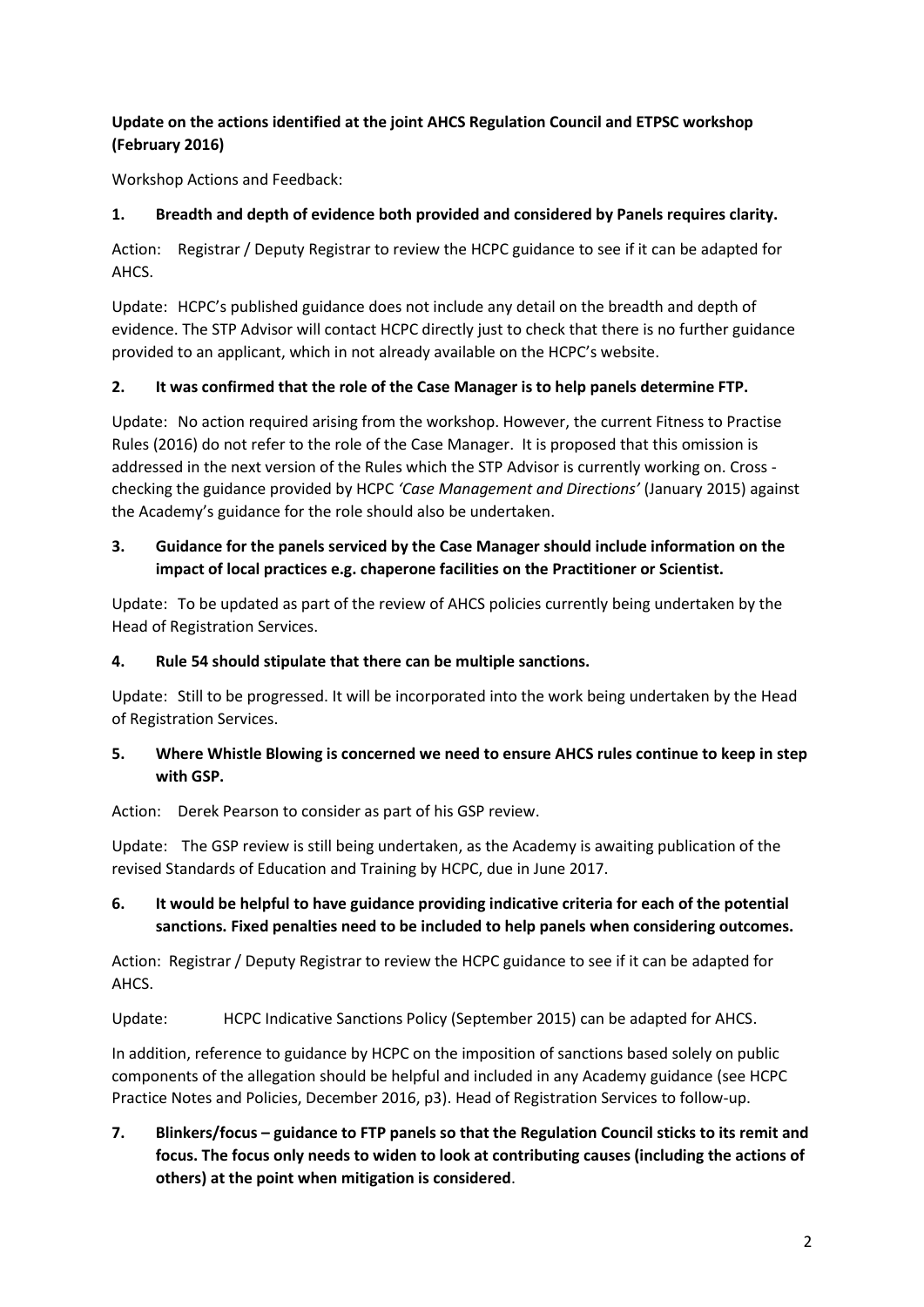Update: Head of Registration Services to follow-up.

**8. Differentiating between higher levels of practice and competence may need clarifying depending on the detail in the Standards of Proficiency. Post meeting note Registrar and Deputy Registrar to consider whether there is sufficient differentiation already.** 

Action: Derek Pearson to consider as part of his GSP review.

Update: GSP review is still ongoing and the point has been noted for consideration.

**9. Consider whether the investigation panel should have the powers to have a lighter approach, and alternative penalties can be offered? Particularly have in mind the ability for the investigation panel to issue cautions (cf police cautions) to avoid the need for cases to progress to FTP where there is more choice of sanctions.** 

Action Registrar / Deputy Registrar to review the HCPC guidance to see if it can be adapted for AHCS.

Update: Head of Registration Services to follow-up.

### **10. It was agreed that existing guidance allows a proportionate touch of regulation.**

No action required.

## **11. The investigation panel requires clear guidance on exactly what type of report should or shouldn't be included for the FTP panels.**

Action: Registrar / Deputy Registrar to review the HCPC guidance to see if it can be adapted for AHCS.

Update: Relevant HCPC guidance includes:

- Assessors and Experts Witnesses (September 2015)
- Production of Information and Documents and Summonising Witnesses (January 2015) particularly sections on: Exercise of the panel's power, Limits to the powers of investigation and panels, Service user confidentiality.
- Disclosure of Unused Material (January 2015)

Head of Registration Services to follow-up.

**12. After each case is completed the Case Manager should provide to the Regulation Council a concise analysis of; appropriateness of referral; appropriateness of handling; and final outcome**.

Update: To be confirmed.

### **Additional Actions:**

### **1. An agenda item will be included for future curriculum for the ETPSC.**

Actioned: A regular Regulation Council update to the ETPSC has now been incorporated into the ETPSC Terms of Reference

## **2. An agenda item will be included on guidance in relation to FTP cases at Regulation Council meetings.**

Action: Updates are now required at Regulation Council on progress revising the FTP Rules and guidance to panel members.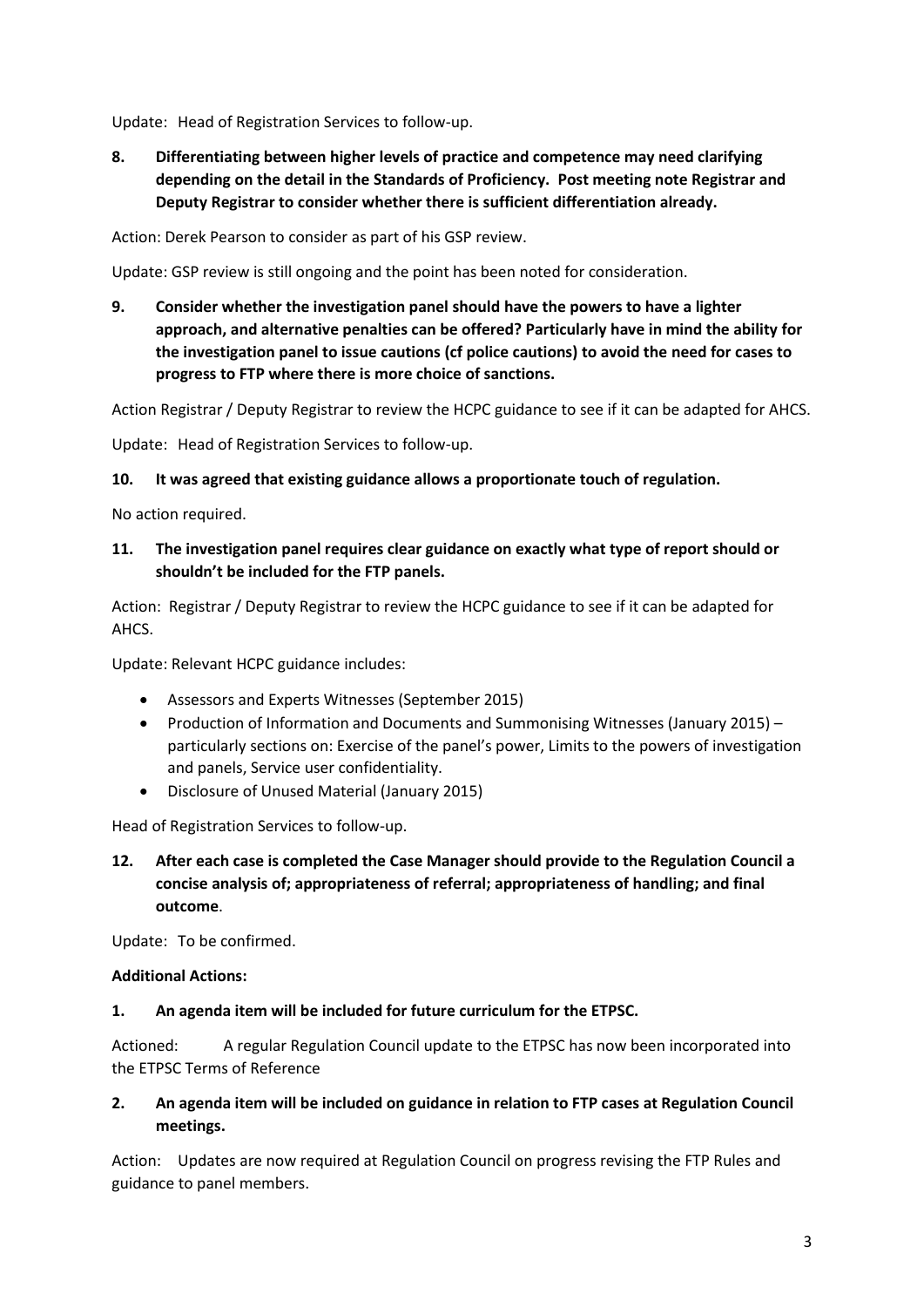# **3. Ed Peile and Pat Le Rolland will consider whether it would be worthwhile meeting in 12 months' time, where cases could be reviewed in more detail.**

Not actioned. The matter should be reviewed by Pat Le Rolland and the new Chair of ETPSC once appointed.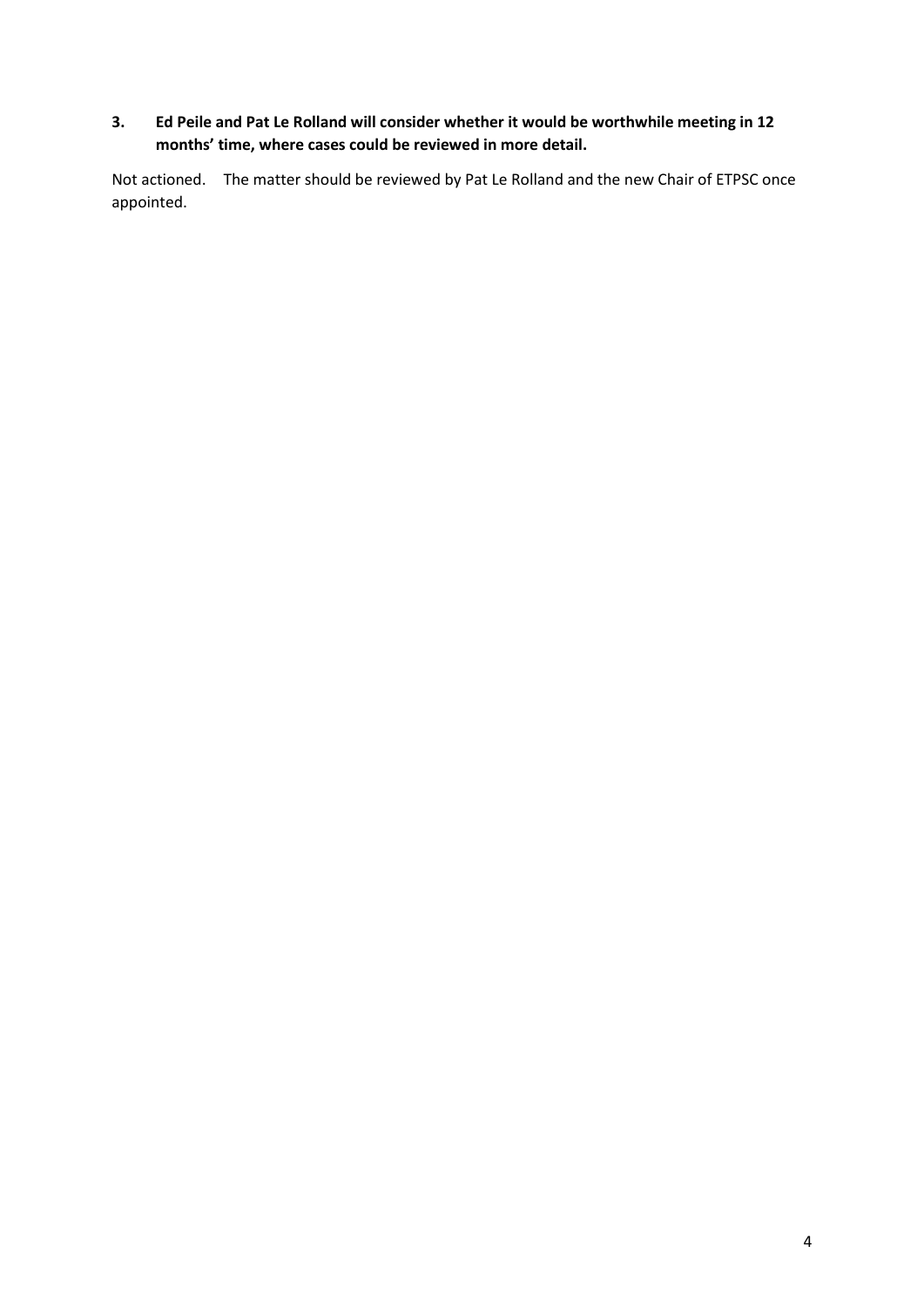# **Appendix 1 List of HCPC Practice Notes and Policies in relation to Fitness to Practise**

Drawn from HCPC's Practice Notes and Policies (December 2016)

| #              | <b>FTP Practice Notes and Policies</b>                                      | Date published    |
|----------------|-----------------------------------------------------------------------------|-------------------|
| 1              | <b>Discontinuance of Proceedings</b>                                        | December 2016     |
| $\overline{2}$ | Disposal of Cases Via Consent                                               | December 2016     |
| 3              | Fitness to Practise: HCPC's Approach                                        | December 2016     |
| 4              | Proceedings in the Absences of the Registrant                               | September 2016    |
| 5              | Restoration to the Register                                                 | December 2015     |
| 6              | Assessors and Experts Witnesses                                             | September 2015    |
| 7              | <b>Conviction and Caution Allegations</b>                                   | September 2015    |
| 8              | <b>Interim Orders</b>                                                       | September 2015    |
| 9              | Postponement and Adjournment of Proceedings                                 | September 2015    |
| 10             | <b>Preliminary Hearings</b>                                                 | September 2015    |
| 11             | <b>Publication Policy</b>                                                   | September 2015    |
| 12             | Review of Striking off Orders: New Evidence and the use of<br>Article 30(7) | September 2015    |
| 13             | <b>Conducting Hearings in Private</b>                                       | <b>July 2015</b>  |
| 14             | <b>Unrepresented Parties</b>                                                | <b>July 2015</b>  |
| 15             | <b>Child Witness</b>                                                        | <b>June 2015</b>  |
| 16             | The Standard Acceptance of Allegation                                       | May 2015          |
| 17             | <b>Case Management and Directors</b>                                        | January 2015      |
| 18             | Cross-examinations in Cases of a Sexual Nature                              | January 2015      |
| 19             | Disclosure of Unused Material                                               | January 2015      |
| 20             | <b>Health Allegations</b>                                                   | January 2015      |
| 21             | Production of Information and Documents and Summonising<br>Witnesses        | January 2015      |
| 22             | Article 30(2) Reviews                                                       | August 2014       |
| 23             | Frivolous, Vexatious and Abusive Complaints                                 | <b>June 2014</b>  |
| 24             | <b>Special Measures</b>                                                     | March 2014        |
| 25             | <b>Retention Policy</b>                                                     | December 2013     |
| 26             | <b>Health and Character Policy</b>                                          | September 2013    |
| 27             | Finding that Fitness to Practise is Impaired                                | <b>July 2013</b>  |
| 28             | Case to Answer Determinations                                               | April 2013        |
| 29             | Half-time Submission                                                        | <b>March 2013</b> |